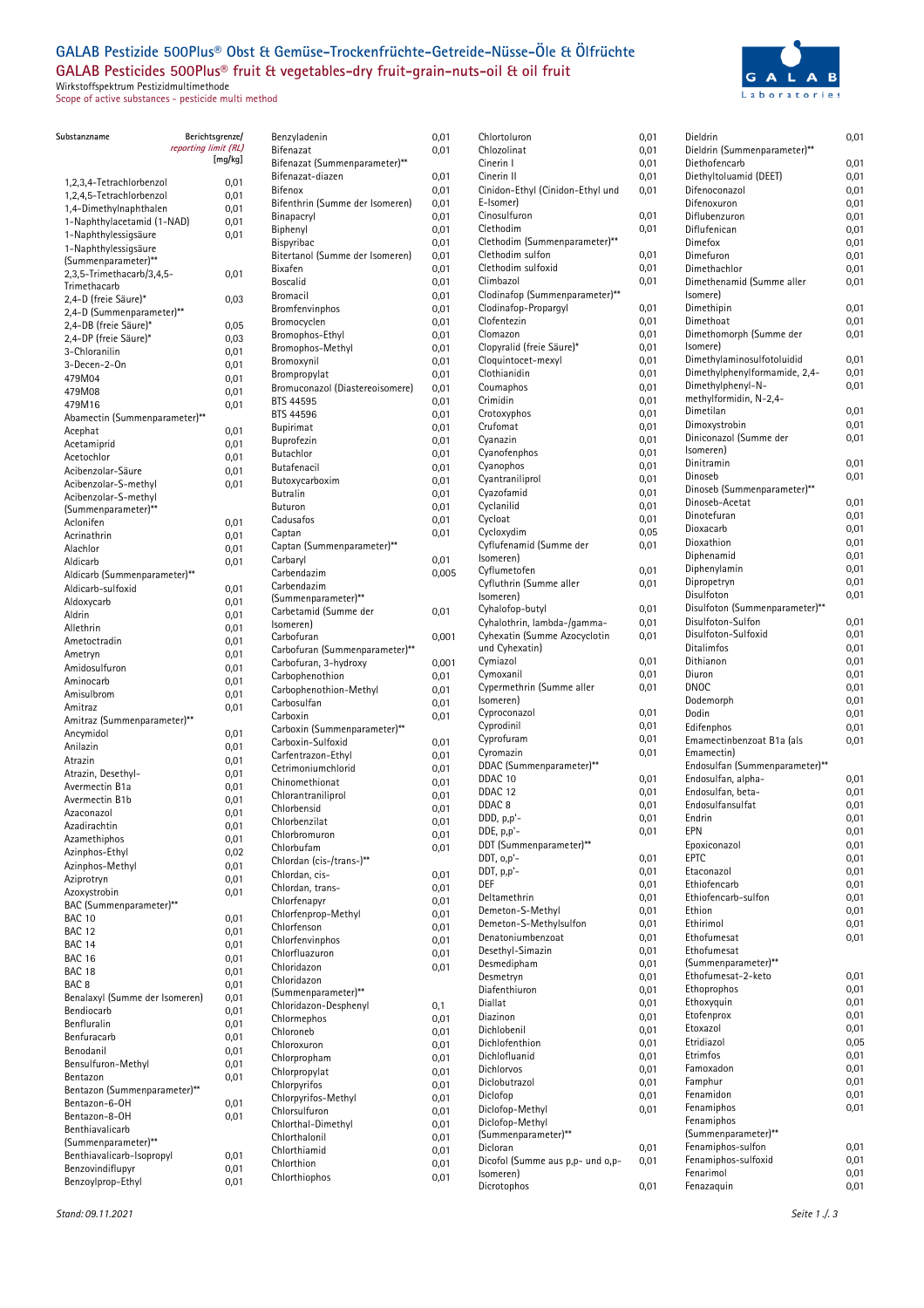## **GALAB Pestizide 500Plus® Obst & Gemüse-Trockenfrüchte-Getreide-Nüsse-Öle & Ölfrüchte GALAB Pesticides 500Plus® fruit & vegetables-dry fruit-grain-nuts-oil & oil fruit**

Wirkstoffspektrum Pestizidmultimethode Scope of active substances - pesticide multi method



| Fenbuconazol                      | 0,01         |
|-----------------------------------|--------------|
| Fenbutatinoxid                    | 0,01         |
| Fenchlorphos                      | 0,01         |
| Fenchlorphos                      |              |
| (Summenparameter)**               |              |
| Fenchlorphos-oxon                 | 0,01         |
| Fenfluthrin                       | 0,01         |
| Fenhexamid                        | 0,01         |
| Fenitrothion                      | 0,01         |
| Fenobucarb                        | 0,01         |
| Fenothiocarb                      | 0,01         |
| Fenoxaprop-Ethyl                  | 0,01         |
| Fenoxycarb                        | 0,01         |
| Fenpicoxamid                      | 0,01         |
| Fenpropathrin                     |              |
|                                   | 0,01         |
| Fenpropidin                       | 0,01         |
| Fenpropimorph (Summe der          | 0,01         |
| Isomeren)                         |              |
| Fenpyrazamin                      | 0,01         |
| Fenpyroximat                      | 0,01         |
| Fenson                            | 0,01         |
| Fensulfothion                     | 0,01         |
| Fensulfothion                     |              |
| (Summenparameter)**               |              |
| Fensulfothion-sulfon              | 0,01         |
| Fenthion                          | 0,01         |
| Fenthion (Summenparameter)**      |              |
| Fenthion-Oxon                     | 0,01         |
| Fenthion-Oxonsulfon               | 0,01         |
| Fenthion-Oxonsulfoxid             | 0,01         |
| Fenthion-sulfon                   | 0,01         |
| Fentin                            | 0,01         |
| Fenuron                           |              |
|                                   | 0,01         |
| Fenvalerat/Esfenvalerat (Summe)   | 0,01         |
| Fipronil                          | 0,00         |
| Fipronil (Summenparameter)**      |              |
| Fipronil-Sulfid                   | 0,00!        |
| Fipronil-sulfon                   | 0,00!        |
| Flamprop-M-Isopropyl              | 0,01         |
| Flamprop-M-Methyl                 | 0,01         |
| Flazasulfuron                     | 0,01         |
| Flonicamid                        | 0,01         |
| Flonicamid (Summenparameter)**    |              |
| Fluacrypyrim                      | 0,01         |
| Fluazifop (freie Säure)*          | 0,01         |
| Fluazifop (Summenparameter)**     |              |
| Fluazifop-Butyl*                  | 0,01         |
| Fluazinam                         | 0,01         |
| Fluazuron                         | 0,01         |
| Flubendiamid                      | 0,01         |
| Fluchloralin                      | 0,01         |
| Flucythrinat                      | 0,01         |
| Fludioxonil                       | 0,01         |
| Fluensulfon                       | 0,01         |
|                                   |              |
| Flufenacet                        | 0,01         |
| Flufenacet (Summenparameter)**    |              |
| Flufenacet oxalat                 | 0,01         |
| Flufenacet Sulfonsäure            | 0,01         |
| Flufenacet thioglycolate sulfoxid | 0,01         |
| Flufenoxuron                      | 0,01         |
| Flumethrin                        | 0,01         |
| Flumetralin                       | 0,01         |
| Flumioxazin                       | 0,01         |
| Fluometuron                       | 0,01         |
| Fluopicolid                       | 0,01         |
| Fluopyram                         | 0,01         |
| Fluotrimazol                      | 0,01         |
| Fluoxastrobin                     | 0,01         |
| Flupyradifuron                    | 0,01         |
| Fluquinconazol                    |              |
| Flurochloridon                    |              |
| Flurprimidol                      | 0,01         |
| Flusilazol                        | 0,01         |
|                                   | 0,01         |
|                                   | 0,01         |
| Fluthiacet-Methyl                 | 0,01         |
| Flutianil                         | 0,01         |
| Flutolanil                        | 0,01         |
| Flutriafol                        | 0,01         |
| Fluvalinat (Summe der Isomere)    | 0,01         |
| Fluxapyroxad<br>$FM-6-1$          | 0,01<br>0,01 |

| 0,01  | Folpet                          | 0,01 |
|-------|---------------------------------|------|
| 0,01  | Folpet (Summenparameter)**      |      |
| 0,01  | Fonofos                         | 0,01 |
|       | Forchlorfenuron                 | 0,01 |
|       | Formetanat                      |      |
| 0,01  | Formetanat (als Formetanat-     | 0,01 |
| 0,01  | HCI)**                          |      |
|       | Formothion                      |      |
| 0,01  |                                 | 0,01 |
| 0,01  | Fosthiazat                      | 0,01 |
| 0,01  | Fuberidazol                     | 0,01 |
| 0,01  | Furalaxyl                       | 0,01 |
| 0,01  | Furathiocarb                    | 0,01 |
| 0,01  | Furmecyclox                     | 0,01 |
| 0,01  | Genite                          | 0,01 |
| 0,01  | Halfenprox                      | 0,01 |
| 0,01  | Haloxyfop (freie Säure)*        | 0,01 |
| 0,01  | Haloxyfop (Summenparameter)**   |      |
|       | Haloxyfop-ethoxyethylester*     | 0,01 |
| 0,01  | Haloxyfop-methylester*          | 0,01 |
| 0,01  | HCH, alpha-                     | 0,01 |
| 0,01  | HCH, beta-                      | 0,01 |
| 0,01  | HCH, delta-                     | 0,01 |
|       | HCH, epsilon-                   | 0,01 |
|       | HCH, gamma-                     | 0,01 |
| 0,01  | Heptachlor                      |      |
| 0,01  |                                 | 0,01 |
|       | Heptachlor (Summenparameter)**  |      |
|       | Heptachlorepoxid, cis-          | 0,01 |
| 0,01  | Heptachlorepoxid, trans-        | 0,01 |
| 0,01  | Heptenophos                     | 0,01 |
| 0,01  | Hexachlorbenzol                 | 0,01 |
| 0,01  | Hexaconazol                     | 0,01 |
| 0,01  | Hexaflumuron                    | 0,01 |
| 0,01  | Hexazinon                       | 0,01 |
| 0,01  | Hexythiazox                     | 0,01 |
| 0,005 | Hydramethylnon                  | 0,01 |
|       | Icaridin                        | 0,01 |
| 0,005 | Imazalil                        | 0,01 |
| 0,005 |                                 |      |
| 0,01  | lmazapyr                        | 0,01 |
|       | Imazaquin                       | 0,01 |
| 0,01  | Imazethapyr                     | 0,01 |
| 0,01  | Imibenconazol                   | 0,01 |
| 0,01  | Imidacloprid                    | 0,01 |
|       | Indoxacarb (Summe der R- und    | 0,01 |
| 0,01  | S-Isomeren)                     |      |
|       |                                 |      |
| 0,01  | lodofenphos                     | 0,01 |
|       | lodosulfuron-Methyl             | 0,01 |
| 0,01  | lodosulfuron-Methyl             |      |
| 0,01  | (Summenparameter)**             |      |
| 0,01  | loxynil                         | 0,01 |
| 0,01  | loxynil (Summenparameter)**     |      |
| 0,01  | loxyniloctanoat                 |      |
|       | Iprobenfos                      | 0,01 |
| 0,01  |                                 | 0,01 |
| 0,01  | Iprodion                        | 0,01 |
| 0,01  | Iprovalicarb                    | 0,01 |
| 0,01  | Isazofos                        | 0,01 |
|       | Isobenzan                       | 0,01 |
| 0,01  | Isocarbamid                     | 0,01 |
| 0,01  | Isocarbophos                    | 0,01 |
| 0,01  | Isodrin                         | 0,01 |
| 0,01  | Isofenphos                      | 0,01 |
| 0,01  | Isofenphos-Methyl               | 0,01 |
| 0,01  | Isofetamid                      | 0,01 |
| 0,01  | Isomethiozin                    | 0,01 |
| 0,01  | Isoprocarb                      | 0,01 |
| 0,01  | Isopropalin                     | 0,01 |
| 0,01  | Isoprothiolan                   | 0,01 |
| 0,01  | Isoproturon                     | 0,01 |
| 0,01  | Isopyrazam                      | 0,01 |
| 0,01  | Isoxaben                        | 0,01 |
| 0,01  | Isoxadifen-Ethyl                | 0,01 |
| 0,01  | Isoxaflutol                     | 0,01 |
|       |                                 |      |
| 0,01  | Isoxaflutol (Summenparameter)** |      |
| 0,01  | Isoxaflutol diketonitril        | 0,01 |
| 0,01  | Isoxathion                      | 0,01 |
| 0,01  | Jasmolin I                      | 0,01 |
| 0,01  | Jasmolin II                     | 0,01 |
| 0,01  | Karanjin                        | 0,01 |
| 0,01  | Kresoxim-Methyl                 | 0,01 |
| 0,01  | Lenacil                         | 0,01 |
| 0,01  | Leptophos                       | 0,01 |

| Linuron                         | 0,01 | Oxychlordan                    | 0,01 |
|---------------------------------|------|--------------------------------|------|
| Lufenuron                       | 0,01 | Oxydemeton-Methyl              | 0,01 |
| Malaoxon                        | 0,01 | Oxydemeton-Methyl              |      |
| Malathion                       | 0,01 | (Summenparameter)**            |      |
| Malathion (Summenparameter)**   |      | Oxyfluorfen                    | 0,01 |
| Mandestrobin                    | 0,01 | Oxymatrin                      | 0,01 |
| Mandipropamid (Summe der        | 0,01 | Paclobutrazol (Summe der       | 0,01 |
| (somere                         |      | Isomeren)                      |      |
| Matrin                          | 0,01 | Paraoxon                       | 0,01 |
| MCPA (freie Säure)*             | 0,01 | Paraoxon-Methyl                | 0,01 |
| MCPA (Summenparameter)**        |      | Parathion                      | 0,01 |
|                                 |      | Parathion-Methyl               | 0,01 |
| MCPB (freie Säure)*             | 0,01 |                                |      |
| Mecarbam                        | 0,01 | Parathion-Methyl               |      |
| Mecoprop (Summe der Isomeren)   | 0,05 | (Summenparameter)**            |      |
| Mefenpyr-diethyl                | 0,01 | Pebulat                        | 0.01 |
| Mefentrifluconazol              | 0,01 | Penconazol (Summe der          | 0,01 |
| Mepanipyrim                     | 0,01 | Isomeren)                      |      |
| Mephosfolan                     | 0,01 | Pencycuron                     | 0,01 |
| Mepronil                        | 0,01 | Pencycuron                     |      |
| Merphos                         | 0,01 | (Summenparameter)**            |      |
| Metaflumizon (E- und Z-Isomere) | 0,01 | Pencycuron-PB-amin             | 0,01 |
| Metalaxyl (Summe der Isomeren)  | 0,01 | Pendimethalin                  | 0,01 |
| Metamitron                      | 0,01 | Penflufen                      | 0,01 |
| Metazachlor                     |      | Pentachloranilin               | 0,01 |
| (Summenparameter)**             |      | Pentachloranisol               | 0,01 |
| Metconazol (Summe der           |      | Pentachlorbenzol               | 0,01 |
|                                 | 0,01 | Pentachlorphenol               | 0,01 |
| (Isomeren                       |      | Pentanochlor                   | 0,01 |
| Methabenzthiazuron              | 0,01 | Penthiopyrad                   | 0,01 |
| Methacrifos                     | 0,01 | Permethrin (Summe der          |      |
| Methamidophos                   | 0,01 |                                | 0,01 |
| Methidathion                    | 0,01 | Isomeren)                      |      |
| Methiocarb                      | 0,01 | Perthan                        | 0,01 |
| Methiocarb                      |      | Pethoxamid                     | 0,01 |
| (Summenparameter)**             |      | Phenmedipham                   | 0,01 |
| Methiocarb-sulfon               | 0,01 | Phenothrin                     | 0,01 |
| Methiocarb-sulfoxid             | 0,01 | Phenthoat                      | 0,01 |
| Methomyl                        | 0,01 | Phenylphenol, ortho-           | 0,01 |
| Methoprotryn                    | 0,01 | Phorat                         | 0,01 |
| Methoxychlor                    | 0,01 | Phorat (Summenparameter)**     |      |
| Methoxyfenozid                  | 0,01 | Phorat-Oxon                    | 0,01 |
| Metobromuron                    | 0,01 | Phorat-Oxon-Sulfon             | 0,01 |
|                                 |      | Phorat-sulfon                  | 0,01 |
| Metolachlor (Summe der          | 0,01 | Phorat-sulfoxid                | 0,01 |
| Isomeren)                       |      |                                |      |
| Metolcarb                       | 0,01 | Phosalon                       | 0,01 |
| Metominostrobin                 | 0,01 | Phosfolan                      | 0,01 |
| Metoxuron                       | 0,01 | Phosmet                        | 0,01 |
| Metrafenon                      | 0,01 | Phosmet (Summenparameter)**    |      |
| Metribuzin                      | 0,01 | Phosmet Oxon                   | 0,01 |
| Metsulfuron-Methyl              | 0,01 | Phosphamidon                   | 0,01 |
| Mevinphos (Summe der E- und Z-  | 0,01 | Phoxim                         | 0,01 |
| Isomeren)                       |      | Phthalimid                     | 0,01 |
| Milbemectin                     |      | Picolinafen                    | 0,01 |
| (Summenparameter)**             |      | Picoxystrobin                  | 0,01 |
| Milbemectin A3                  | 0,01 | Piperonylbutoxid               | 0,01 |
| Milbemectin A4                  | 0,01 | Piperophos                     | 0,01 |
| Mirex                           | 0,01 | Pirimicarb                     | 0,01 |
| Molinat                         | 0,01 | Pirimiphos-Ethyl               | 0,01 |
| Monocrotophos                   | 0,01 | Pirimiphos-Methyl              |      |
| Monolinuron                     | 0,01 |                                | 0,01 |
|                                 |      | Plifenat                       | 0,01 |
| Monuron                         | 0,01 | Prochloraz                     | 0,01 |
| Myclobutanil                    | 0,01 | Prochloraz (Summenparameter)** |      |
| Naled                           | 0,01 | Procymidon                     | 0,01 |
| Napropamid                      | 0,01 | Profenofos                     | 0,01 |
| Neburon                         | 0,01 | Profluralin                    | 0,01 |
| Nicosulfuron                    | 0,01 | Profoxydim                     | 0,01 |
| Nicotin                         | 0,01 | Promecarb                      | 0,01 |
| Nitenpyram                      | 0,01 | Prometon                       | 0,01 |
| Nitralin                        | 0,01 | Prometryn                      | 0,01 |
| Nitrapyrin                      | 0,01 | Propachlor                     | 0,01 |
| Nitrofen                        | 0,01 | Propachlor (Summenparameter)** |      |
| Nitrothal-Isopropyl             | 0,01 | Propamocarb                    | 0,01 |
| Norflurazon                     |      |                                |      |
|                                 | 0,01 | Propanil                       | 0,01 |
| Novaluron                       | 0,01 | Propaquizafop*                 | 0,01 |
| Nuarimol                        | 0,01 | Propargit                      | 0,01 |
| Ofurac                          | 0,01 | Propazin                       | 0,01 |
| Omethoat                        | 0,01 | Propetamphos                   | 0,01 |
| Oxadiazon                       | 0,01 | Propham                        | 0,01 |
| Oxadixyl                        | 0,01 | Propiconazol                   | 0,01 |
| Oxamyl                          | 0,01 | Propoxur                       | 0,01 |
| Oxathiapiprolin                 | 0,01 | Propyzamid                     | 0,01 |
| Oxycarboxin                     | 0,01 | Proquinazid                    | 0,01 |